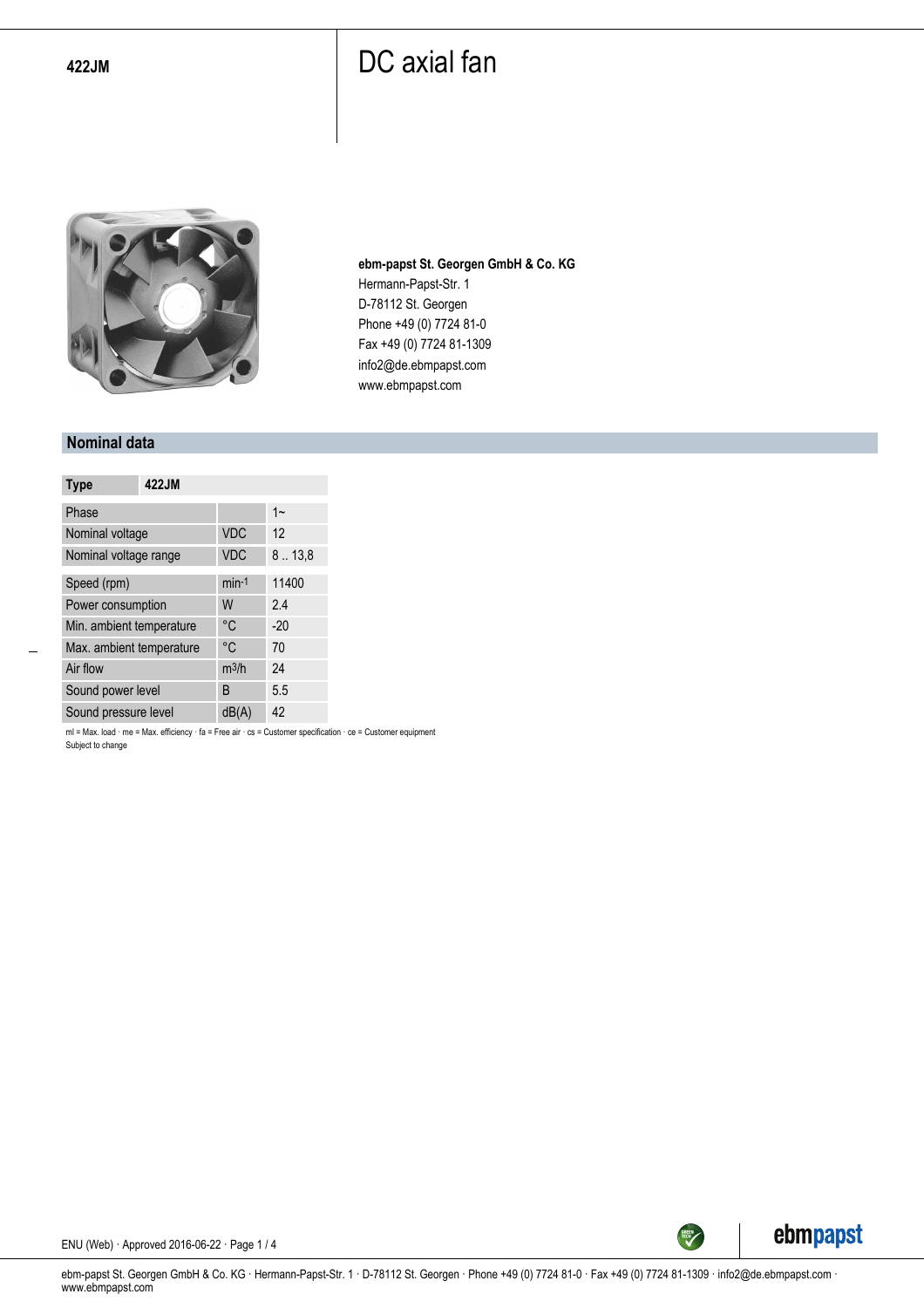### **Technical description**

| <b>General description</b>   | Very pressure-insensitive characteristic curve for high air flow at high back pressure. |
|------------------------------|-----------------------------------------------------------------------------------------|
|                              | Low operating noise at high back pressure.                                              |
|                              | Standard version with PWM control input and speed signal.                               |
|                              | Other inputs and outputs on request.                                                    |
| Weight                       | 0.045 kg                                                                                |
| <b>Dimensions</b>            | 40 x 40 x 28 mm                                                                         |
| Impeller material            | Glass-fiber reinforced PA plastic                                                       |
| <b>Housing material</b>      | Glass-fiber reinforced PBT plastic                                                      |
| Part no.                     | 422JM                                                                                   |
| <b>Airflow direction</b>     | Exhaust over struts                                                                     |
| <b>Direction of rotation</b> | Counterclockwise, viewed toward rotor                                                   |
| <b>Storage</b>               | <b>Ball bearing</b>                                                                     |
| Service life L10 at 20 °C    | 75.000 h                                                                                |
| Service life L10 at 60 °C    | 37.500 h                                                                                |
| Cable                        | With leads AWG 28, UL 1061                                                              |
| Approval                     | VDE, CSA, UL                                                                            |
| <b>Option</b>                | Possible custom designs:                                                                |
|                              | Speed signal                                                                            |
|                              | Go / No-go alarm                                                                        |
|                              | External temperature sensor                                                             |
|                              | PWM control input                                                                       |
|                              | Moisture protection                                                                     |
|                              | Salt spray protection                                                                   |
|                              |                                                                                         |



ENU (Web) · Approved 2016-06-22 · Page 2 / 4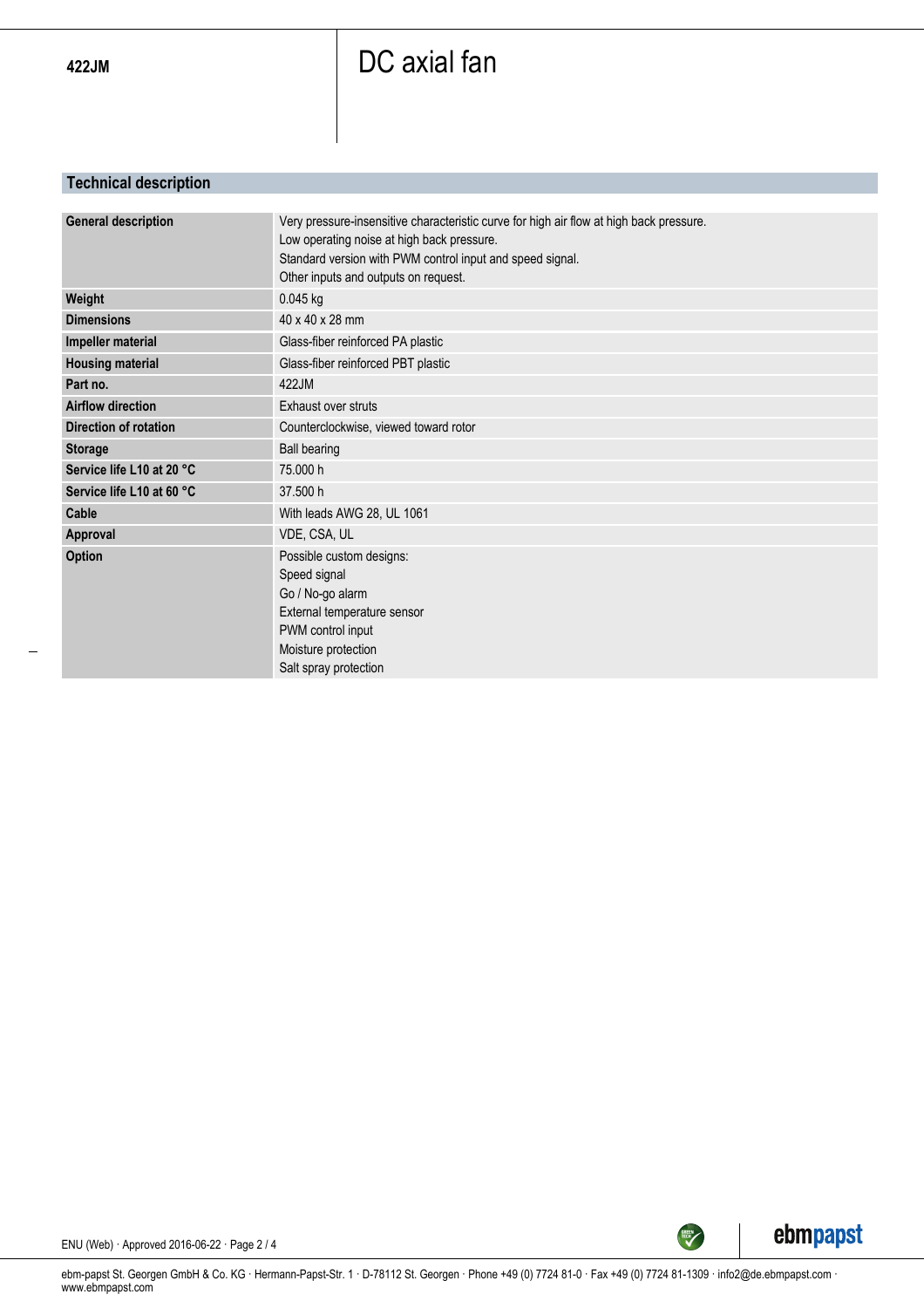#### **Product drawing**





ENU (Web) · Approved 2016-06-22 · Page 3 / 4

ebm-papst St. Georgen GmbH & Co. KG · Hermann-Papst-Str. 1 · D-78112 St. Georgen · Phone +49 (0) 7724 81-0 · Fax +49 (0) 7724 81-1309 · info2@de.ebmpapst.com · www.ebmpapst.com